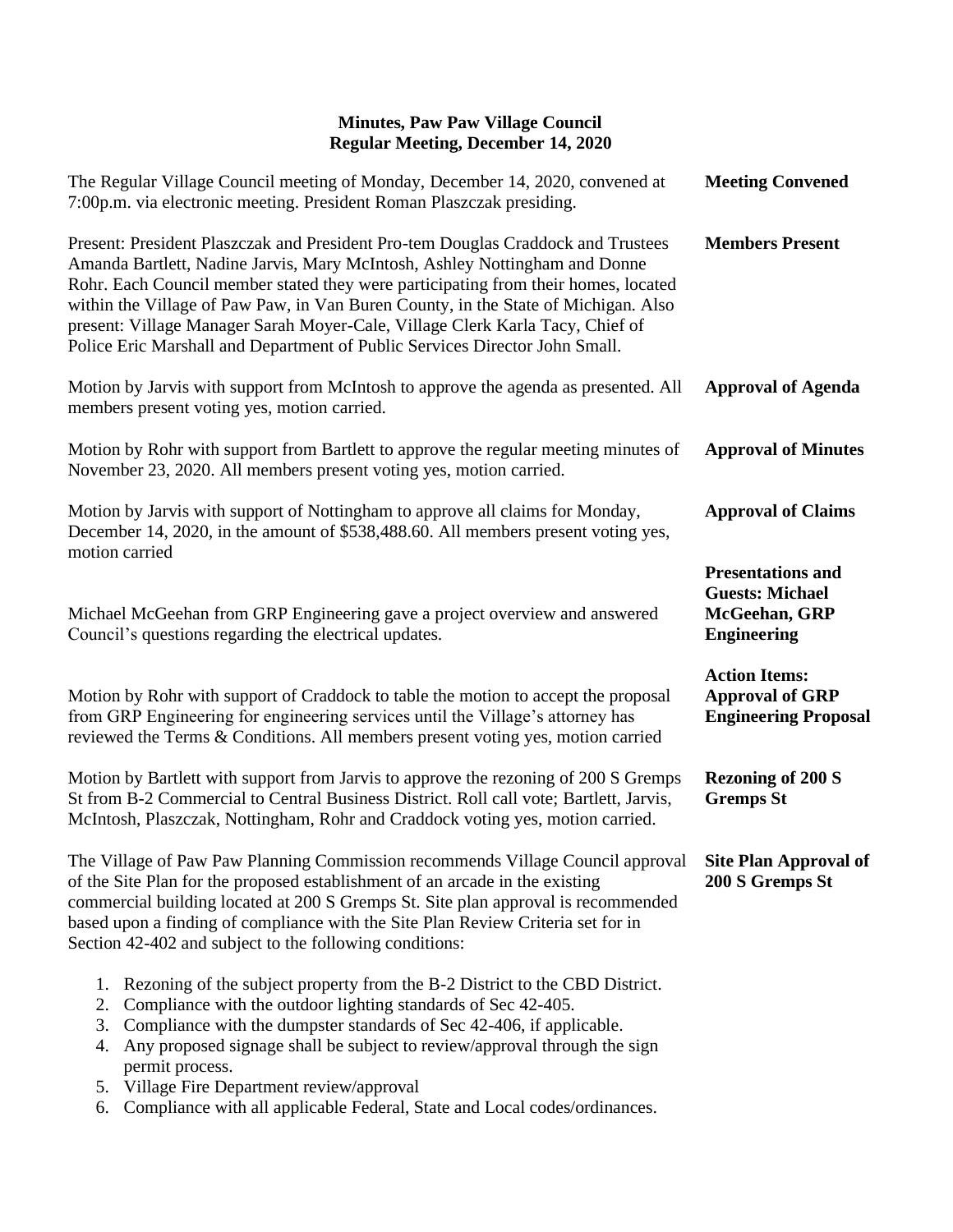Motion by Jarvis with support from Craddock to approve the site plan for Klassic Arcade at 200 S Gremps St with the conditions noted by the Planning Commission. Roll call vote; Bartlett, Jarvis, McIntosh, Plaszczak, Nottingham, Rohr and Craddock voting yes, motion carried.

The County Sherriff's department is requesting approval to install a barbed wire fence at their newly constructed storage facility on the private road of Hazen St. The current ordinance reads, "Barbed wire fences are prohibited in all zoning districts, except where deemed necessary to ensure public safety." The Planning Commission, Moyer-Cale and the Village's planner all interpret the ordinance such that mere ownership of property by a public safety agency does not automatically mean that the fence meets the standard of being for public safety purposes. The Planning Commission is requesting guidance from the Village Council about whether or not to work on modifying the fence requirements for barbed wire use in the zoning ordinance. Mr. Conklin from the Sherriff's department was on-hand to answer questions the Council may have regarding the fence request.

Motion by Bartlett with support from Jarvis to direct the Planning Commission to work on language to modify the fence requirements for barbed wire use in the zoning ordinance. Roll call vote; Craddock, Rohr, Nottingham, Plaszczak, McIntosh, Jarvis, Bartlett voting yes, motion carried.

At the previous Council meeting, Stephanie Barden proposed holding a Renaissance Faire in August on Maple Island. Moyer-Cale presented to Council a copy of Ms. Barden's memo regarding more precise details for the faire. Chief Marshall voiced his concern about holding the faire on the island. A narrow bridge is the main access point to get onto the island. The bridge limits the access for police/medical services to respond in case of an emergency. Other possible locations for holding the faire within the Village were discussed. Ms. Barden believes the faire could draw upwards of 1,000 attendees. After careful consideration the Council concludes that the Village's public works/police department are too small to safely handle an event of this size. Council thanked Ms. Barden for considering Paw Paw as a location for her Renaissance Faire.

Resolution 20-16 requires council approval of the disposition of property that has over \$5,000 in value. Staff requests approval of the sale of the 2020 Freightliner/Terex 60ft bucket truck. This vehicle was purchased for the electric department in April for \$193,290. The Village's line work is now contracted out; therefore, the equipment is no longer needed.

Motion by McIntosh with support from Craddock to approve putting the 2020 Freightliner/Terex 60ft bucket truck out to bid and approval of the sale so long as the accepted price is no less than \$180,000 and is acceptable to the Village Manager. Roll call vote; Craddock, Rohr, Nottingham, Plaszczak, McIntosh, Jarvis, Bartlett voting yes, motion carried.

| The SCADA equipment at the DPS building that displays and reports on the wells and Purchase of SCADA |                |
|------------------------------------------------------------------------------------------------------|----------------|
| lift stations broke down a few weeks ago. The software is very old and no longer                     | system upgrade |

**Fence Request**

#### **Renaissance Faire Proposal**

## **Approval of Sale of Boom Truck**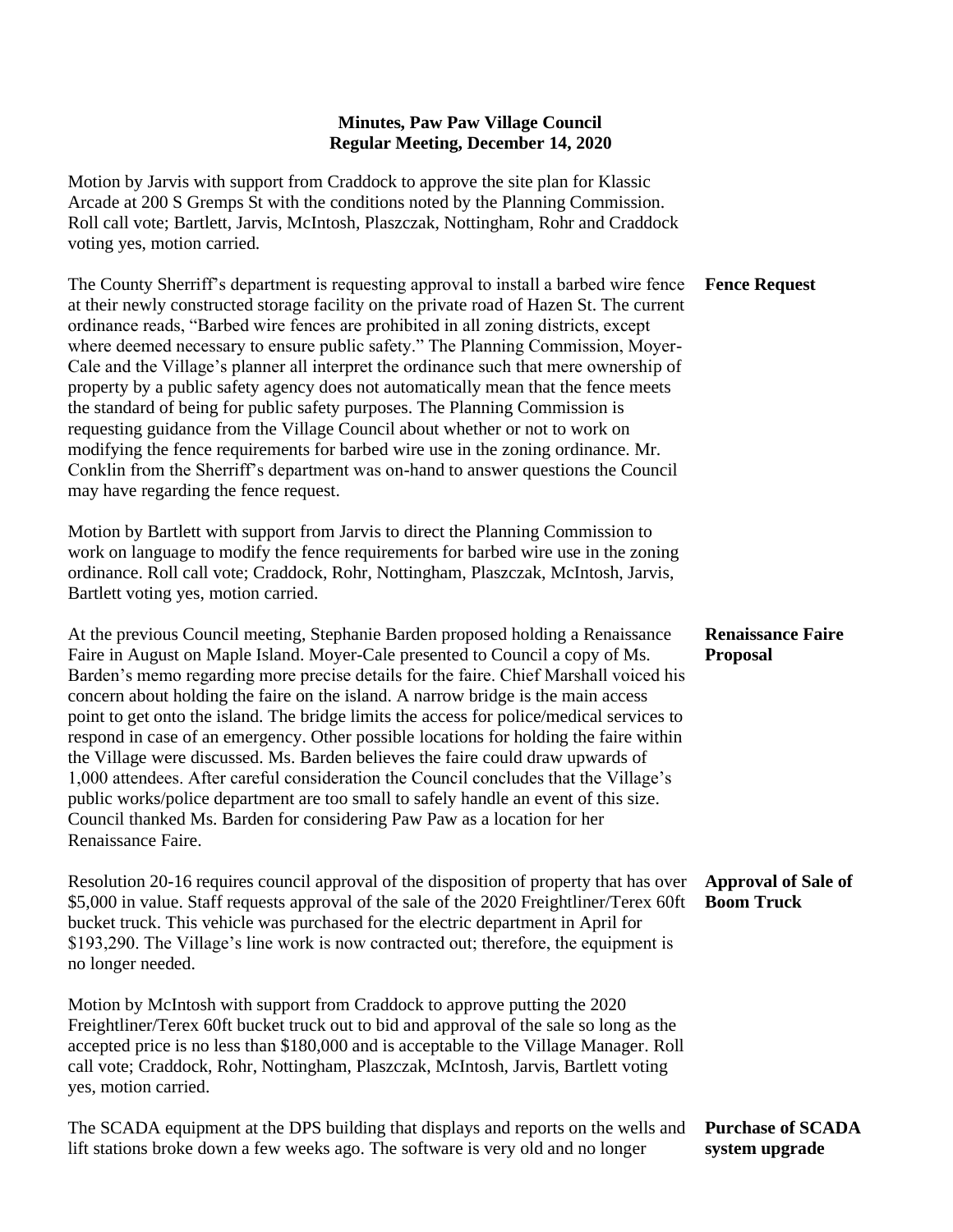supported. The PC that operates it is broken and is approximately 12 years old. The existing monitor and computer back-up power supply will continue to be used. The supplied quote is for a new desktop and updated software; the cost of which will be split between water and sewer funds. This was not a budgeted expense.

Motion by McIntosh with support from Bartlett to accept the proposal from Alpha-Tran Engineering in the amount of \$11,339 for replacement of computer and update of SCADA software. Roll call vote; Bartlett, Jarvis, McIntosh, Plaszczak, Nottingham, Rohr and Craddock voting yes, motion carried.

| Applications for round six of NEP MSHDA funds are due this week. This grant<br>would allow up to \$75,000 for owner occupied housing improvements. The grant<br>would be administered by the Village.                                                                                                                                                                                              | Neighborhood<br><b>Enhancement</b><br><b>Program Grant</b><br><b>Support</b> |
|----------------------------------------------------------------------------------------------------------------------------------------------------------------------------------------------------------------------------------------------------------------------------------------------------------------------------------------------------------------------------------------------------|------------------------------------------------------------------------------|
| Motion by Rohr with support of Jarvis to approve the application to MSHDA for<br>Neighborhood Enhancement Program funds and for the Village Manager to express<br>the Council's support to MSHDA. All members present voting yes, motion carried                                                                                                                                                   |                                                                              |
| Moyer-Cale modified the proposed draft donation policy to give more flexibility to<br>what costs are assigned to the donor when a donation is accepted.                                                                                                                                                                                                                                            | <b>Adoption of Donation</b><br><b>Policy</b>                                 |
| Motion by Bartlett with support of Jarvis to adopt the donation policy as presented.<br>All members present voting yes, motion carried                                                                                                                                                                                                                                                             |                                                                              |
| Motion by Rohr with support from Craddock to allow staff to disburse payments<br>between December 15, 2020 and January 11, 2021 provided that Council is provided<br>with a listing of all checks disbursed during that time and that all payments follow<br>approved procedures. Roll call vote; Craddock, Rohr, Nottingham, Plaszczak,<br>McIntosh, Jarvis, Bartlett voting yes, motion carried. | <b>Approval to Pay</b><br><b>Routine Bills</b>                               |
| Moyer-Cale updated Council on the progress being made in regards to the upcoming<br>Michigan Avenue streetscape project.                                                                                                                                                                                                                                                                           | <b>Non-Action Items:</b><br><b>Streetscape Updates</b>                       |
| No Report.                                                                                                                                                                                                                                                                                                                                                                                         | <b>Committee Meetings</b><br>and Reports<br><b>Finance and Admin</b>         |
| No Report.                                                                                                                                                                                                                                                                                                                                                                                         | <b>Public Services</b>                                                       |
| Jarvis reported the Parks and Rec Board reviewed the responses received from the<br>recent parks survey.                                                                                                                                                                                                                                                                                           | <b>Parks and Rec</b>                                                         |
| No Report.                                                                                                                                                                                                                                                                                                                                                                                         | <b>DDA</b>                                                                   |
| No Report.                                                                                                                                                                                                                                                                                                                                                                                         | <b>Economic Develop</b>                                                      |
| Jarvis reported the Farmers Market Board will be meeting the first Monday in<br>February.                                                                                                                                                                                                                                                                                                          | <b>Farmers Market</b>                                                        |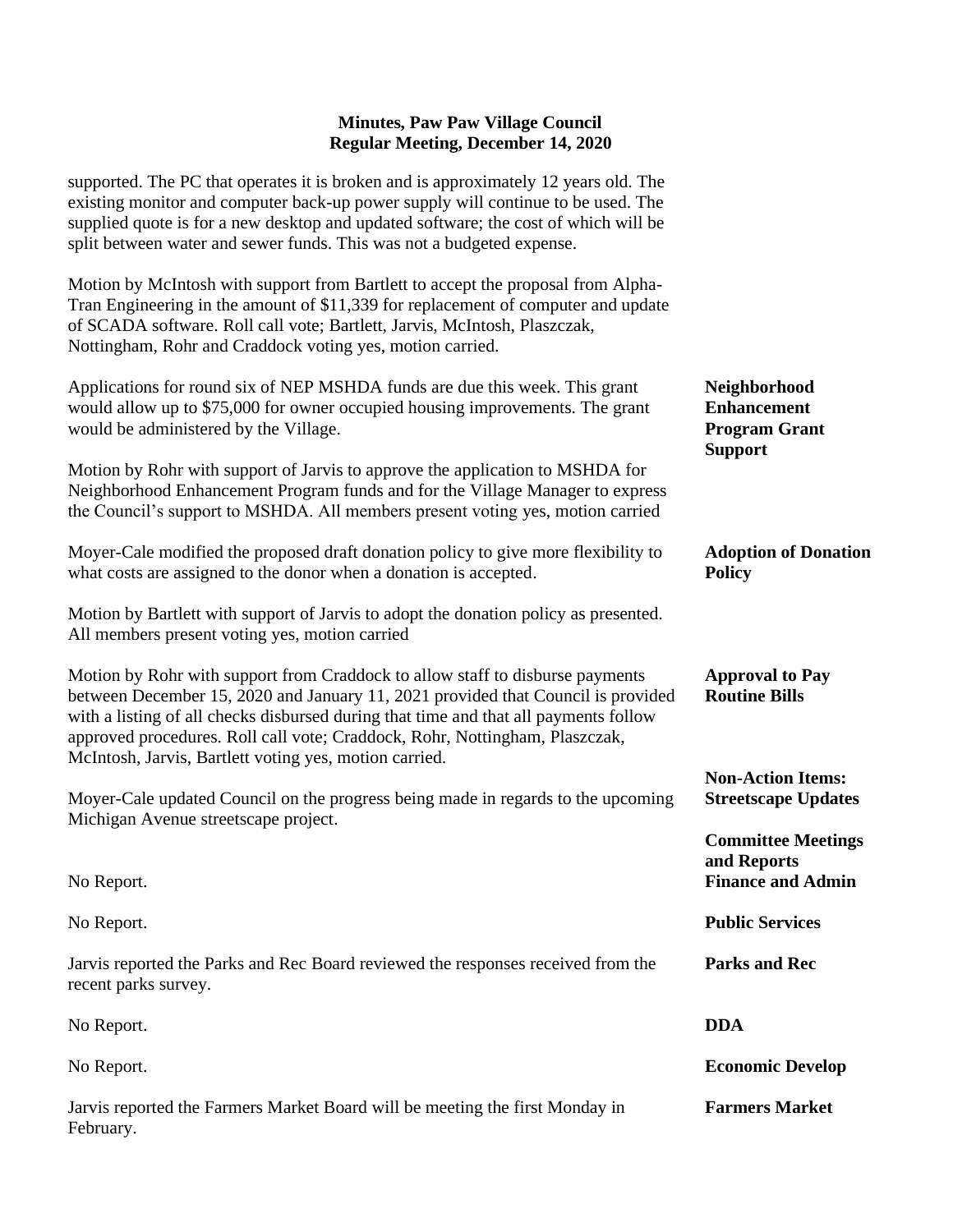| Craddock reported the fire department received over 20 calls in the month of<br>November.                                                                                                                                                                                                                                                                                        | <b>Fire Board</b>                                            |
|----------------------------------------------------------------------------------------------------------------------------------------------------------------------------------------------------------------------------------------------------------------------------------------------------------------------------------------------------------------------------------|--------------------------------------------------------------|
| Plaszczak reported the Historical Commission is considering creating a YouTube<br>video commemorating the Carnegie Center.                                                                                                                                                                                                                                                       | <b>Historical Committee</b>                                  |
| No Report.                                                                                                                                                                                                                                                                                                                                                                       | <b>Housing Commission</b>                                    |
| No Report.                                                                                                                                                                                                                                                                                                                                                                       | <b>Maple Lake</b><br><b>Preservation</b>                     |
| No Report.                                                                                                                                                                                                                                                                                                                                                                       | <b>Planning Commission</b>                                   |
| No Report.                                                                                                                                                                                                                                                                                                                                                                       | <b>Wellhead Protection</b>                                   |
| No Report.                                                                                                                                                                                                                                                                                                                                                                       | <b>Wine &amp; Harvest</b>                                    |
| Plaszczak noted the Christmas lights in town look great and make the town look<br>festive and bright. Plaszczak is proud that the new COVID vaccine is being made<br>locally in Portage. He is thankful to all the frontline healthcare workers. Due to<br>COVID there will be no Christmas party for the staff. Plaszczak voiced his gratitude<br>to staff for a job well done. | <b>Council Member</b><br><b>Comments</b><br><b>Plaszczak</b> |
| McIntosh inquired as to if anything has been planned to recognize the DPS<br>employees' hard work. Director Small responded that he does have something<br>planned. McIntosh also voiced her gratefulness for the office staff and police officers.                                                                                                                              | <b>McIntosh</b>                                              |
| Rohr noted that the hard work of all the employees really shows through and can be<br>seen throughout town.                                                                                                                                                                                                                                                                      | Rohr                                                         |
| Bartlett reported that she was asked to compose a letter in support of the MSHDA<br>grant. She also received 12 letters from residents eager to show their support for the<br>program.                                                                                                                                                                                           | <b>Bartlett</b>                                              |
| Moyer-Cale reported she has been in discussion with the Dowagiac City Manager<br>regarding gathering information to finalize a more definitive agreement with Midwest<br>Energy. Dowagiac also contracts with MEC to handle their line work. Moyer-Cale<br>noted negotiations for the upcoming police contract renewal will begin in the next<br>month.                          | <b>Manager Comments</b>                                      |
| Director Small reported he will pass on the compliments of the Christmas lights to the<br>DPS crew. Small noted the crews are becoming more knowledgeable in regards to the<br>Township sewers. They are having to rely less and less on outside sources to assist<br>when issues arise.                                                                                         | <b>Staff Comments</b>                                        |